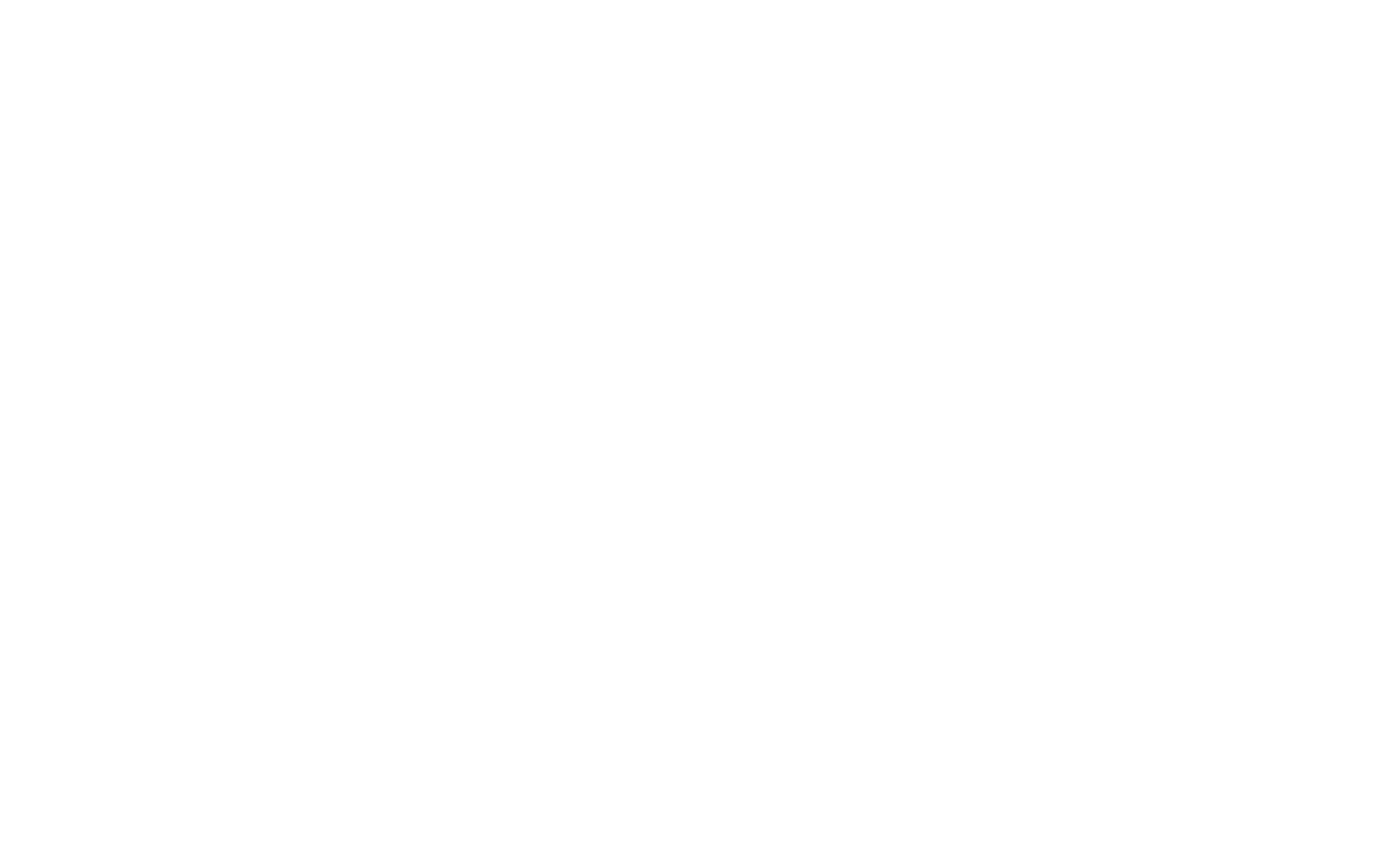# **UNITED CHURCH OF SUN CITY**

*"Where Everyone Is Someone Special." \**All may rise, in body or spirit. **Congregational response in bold Second Sunday after Pentecost, June 19, 2022**

| <b>PRELUDE</b> | "In Deepening Shadows"<br><b>Beverly Fletcher, organ</b> | R.S. Stroughton        |
|----------------|----------------------------------------------------------|------------------------|
|                | <b>GREETING, CENTERING, AND CANDLE LIGHTING</b>          |                        |
| <b>INTROIT</b> | "That's What we Came Here For"<br><b>Praise Team</b>     | <b>Darlene Zschech</b> |

## **\*CALL TO WORSHIP**

One: The steadfast love of God is all around us. **All: We give thanks for God's steadfast love.** One: The good gifts of God surround us. **All: We celebrate all of God's good gifts.** One: The majesty of God's creation astounds us. **All: We honor God's creation in this world and beyond.** 

**\*HYMN "This Is My Father's World" (words on screen)** 

# **SILENT REFLECTION, PRAYER, FOLLOWED BY THE LORD'S PRAYER**

**Our Father, who art in heaven, hallowed be thy name. Thy Kingdom come, thy will be done, on earth as it is in heaven. Give us this day our daily bread. And forgive us our debts, as we forgive our debtors. And lead us not into temptation, but deliver us from evil. For thine is the kingdom, the power, and the glory forever. Amen.**

| <b>PRAYER</b>   | "Softly and Tenderly"       | arr. Mark Hayes |  |
|-----------------|-----------------------------|-----------------|--|
| <b>RESPONSE</b> | <b>Floyd Ellison, piano</b> |                 |  |

## **GOSPEL READING** Luke 8:26-39

| <b>SPECIAL</b><br><b>MUSIC</b>               | "For All the World"<br><b>Alan Paulson, Soloist</b>          | John Parker          |  |
|----------------------------------------------|--------------------------------------------------------------|----------------------|--|
| <b>SERMON</b>                                | "Things Don't Have to be This Way"<br><b>Rev. Brady Abel</b> |                      |  |
| <b>HEALING SONG</b>                          | "Precious Lord, Take My Hand"<br><b>Praise Team</b>          | <b>Thomas Dorsey</b> |  |
| <b>HEALING SERVICE</b>                       |                                                              |                      |  |
| <b>ANTHEM</b>                                | "Be Still and Know that I am God"<br><b>Praise Team</b>      | <b>David Lantz</b>   |  |
| <b>CLOSING ANNOUNCEMENTS AND BENEDICTION</b> |                                                              |                      |  |
| <b>POSTLUDE</b>                              | "Song of Triumph"<br><b>Beverly Fletcher, organ</b>          | James R. Rogers      |  |
|                                              |                                                              |                      |  |

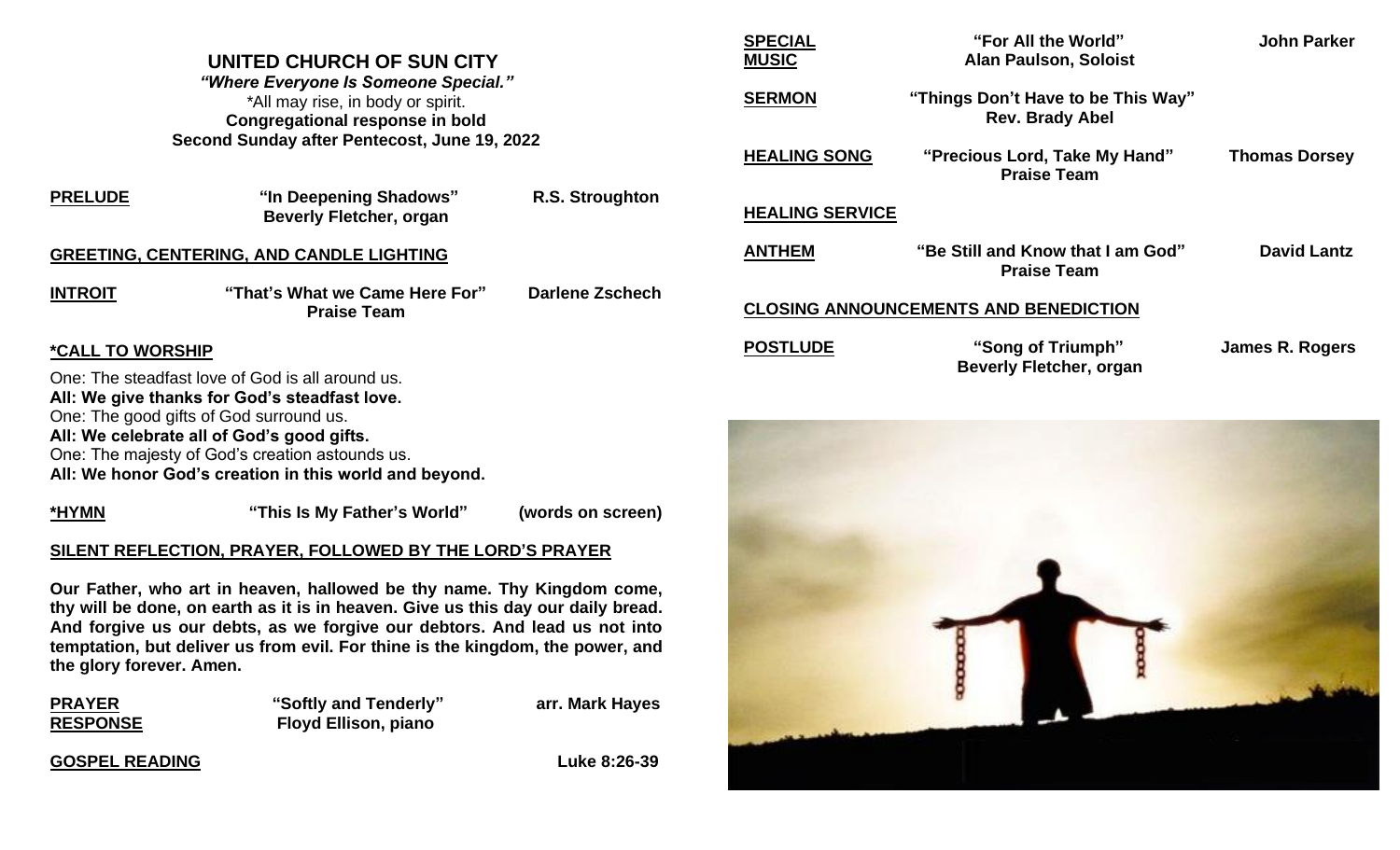*What's Happening This Week….*

| June 19        | <b>SUNDAY</b>                                         |
|----------------|-------------------------------------------------------|
| 10:00 am       | <b>Worship and Healing Service</b>                    |
| 11:00 am       | <b>Coffee, Cookies and Conversation after worship</b> |
| June 20        | <b>MONDAY</b>                                         |
| $1:00$ pm      | <b>Walking group</b>                                  |
| June 21        | <b>TUESDAY</b>                                        |
| June 22        | <b>WEDNESDAY</b>                                      |
| 10:00 am       | <b>Book Study</b>                                     |
| $1:00$ pm      | <b>Walking group</b>                                  |
| June 23        | <b>THURSDAY</b>                                       |
| 11:00 am       | <b>No Bible Study - Pastor on Vacation</b>            |
| June 24        | <b>FRIDAY</b>                                         |
|                | <b>Office closed</b>                                  |
| June 25        | <b>SATURDAY</b>                                       |
|                | <b>Office closed</b>                                  |
| <b>June 26</b> | <b>SUNDAY</b>                                         |
| 10:00 am       | <b>Worship</b>                                        |
| 11:00 am       | <b>Coffee, Cookies and Conversation after worship</b> |

**UNITED CHURCH OF SUN CITY 11250 N. 107th Ave, Suite 105, Sun City, AZ 85351-4062 Office Phone: (623) 933-0058 Church Fax (623) 974-3518 Email: office@uccsc.com Web Site: www.uccsc.com Facebook: United Church of Sun City Office Hours: 8:30 a.m. – 1:30 p.m. Monday – Thursday**

# **Weekly Word**

**Welcome! Wherever you are on life's journey, you are welcome here! Our prayer is that you will feel United Church is your spiritual home.**

**Please do not hesitate to contact our pastor with questions. We hope you will return soon to worship at United Church!**

**STAFF**

**Rev. Brady Abel, Senior Pastor Bill Zimmer, Moderator Alan Paulson, Minister of Music Beverly Fletcher, Organist Alan Paulson, Kira Kadel-Funk, Caryl Leander, Craig Zimmerman - Soloists Robin Lemkuil, Office Manager/Assistant to the Pastor Donna Halasz, Office Assistant Lisa Dunbar, Parish Nurse Robin Lemkuil, Audio/Visual Tech Greg Yagi, Video Tech Steve Halasz, Custodian Roger Cole, Assistant Custodian Karen Crawford, Finance Secretary**

**All Members & Friends of United Church, Ministers of the Good News.**